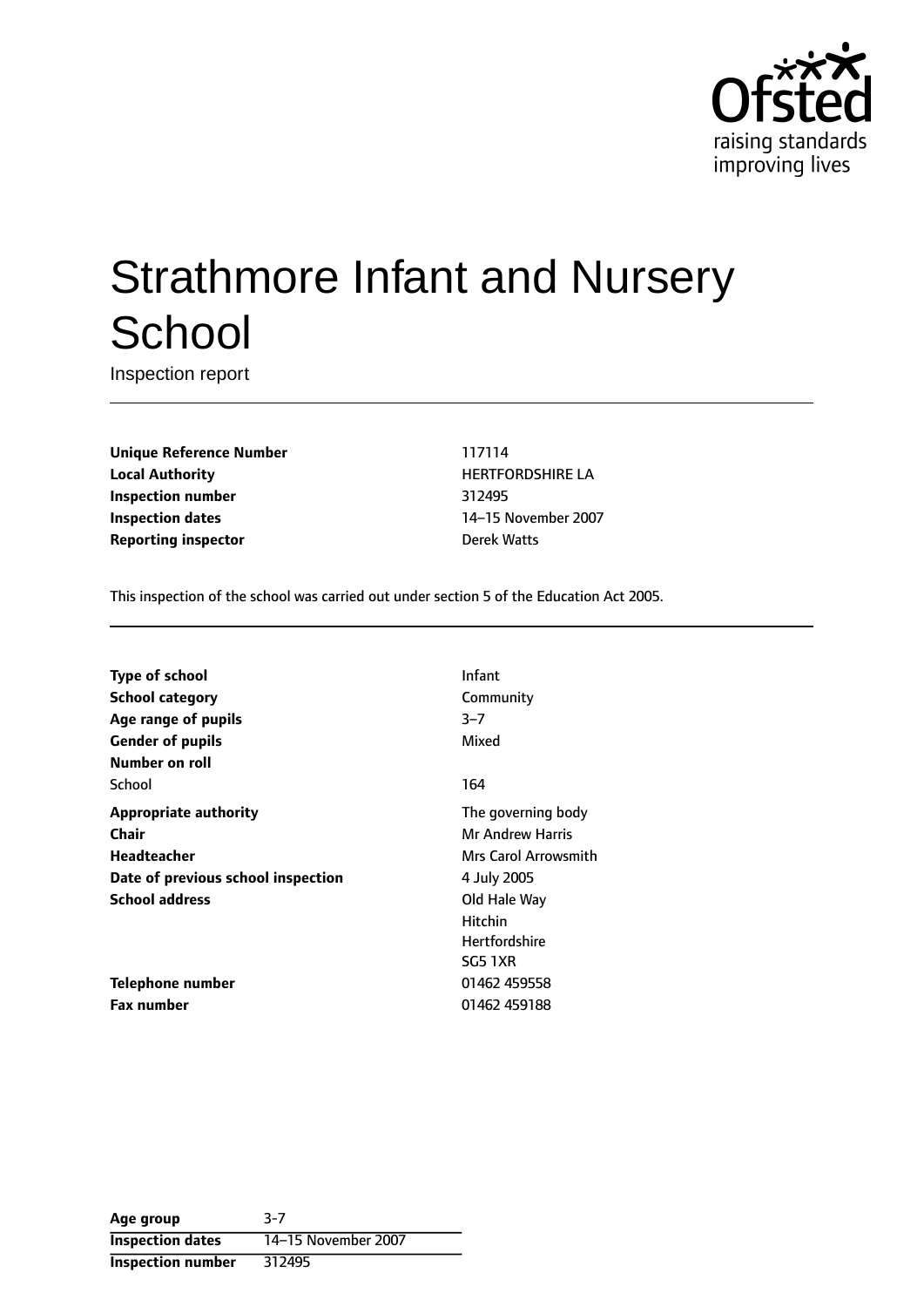.

© Crown copyright 2007

#### Website: www.ofsted.gov.uk

This document may be reproduced in whole or in part for non-commercial educational purposes, provided that the information quoted is reproduced without adaptation and the source and date of publication are stated.

Further copies of this report are obtainable from the school. Under the Education Act 2005, the school must provide a copy of this report free of charge to certain categories of people. A charge not exceeding the full cost of reproduction may be made for any other copies supplied.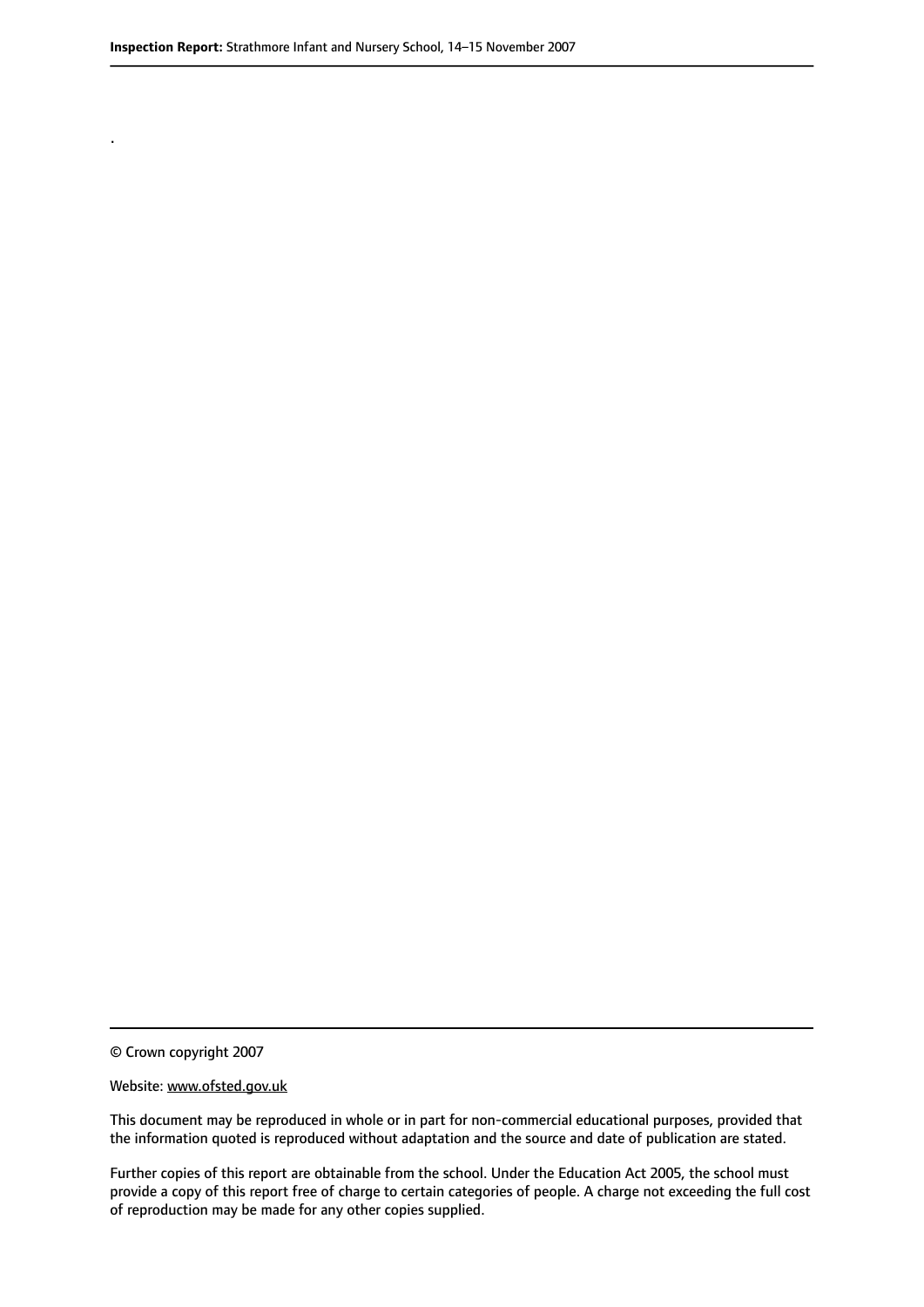# **Introduction**

The inspection was carried out by two Additional Inspectors.

### **Description of the school**

Strathmore Infant and Nursery is a smaller-than-average primary school. About two thirds of the pupils come from a White British background. The remainder come from a wide range of minority ethnic groups. An above average proportion of pupils speak English as an additional language and a few of these are at an early stage of learning English. The proportion of pupils with learning difficulties and/or disabilities is below average. Children's attainment on entry to Nursery is generally below that expected for their age, mainly in language and social skills.

#### **Key for inspection grades**

| Grade 1 | Outstanding  |
|---------|--------------|
| Grade 2 | Good         |
| Grade 3 | Satisfactory |
| Grade 4 | Inadequate   |
|         |              |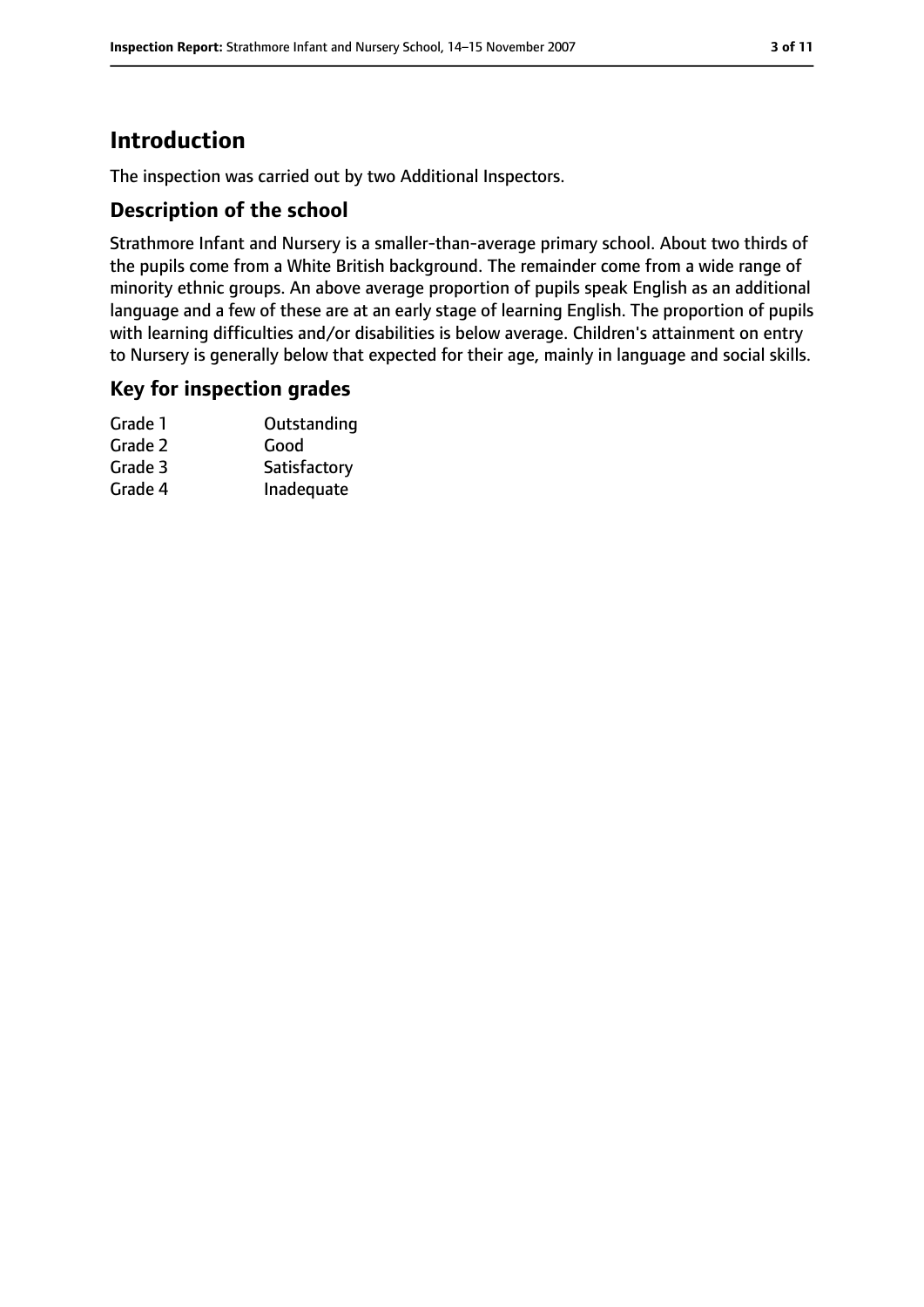# **Overall effectiveness of the school**

#### **Grade: 2**

Strathmore Infant and Nursery is a good school with outstanding elements to its work. Pupils achieve well because of good teaching and a stimulating curriculum. Outstanding pastoral care and an extremely positive school atmosphere lead to pupils' outstanding personal development and well-being. Parents hold very positive views about the school and are very pleased with both the care and education provided for their children. Typical parental comments include, 'Very pleased with my child's progress', 'Wonderful atmosphere' and 'Great community spirit'.

Good leadership and management are key factors contributing to the school's effectiveness and to the improvements made. The experienced headteacher provides strong leadership. She is well supported by senior staff. Responsibilities are effectively shared among the staff and leaders are well developed in their role. As a result, all leaders make a valuable contribution to the school's performance. Good self-evaluation means that the school has an accurate view of how well it is doing and it takes effective action to bring about any necessary improvements. After the last inspection, the school experienced staffing difficulties because of falling rolls. This led to inconsistencies in teaching and standards dipped from above average to average by the end of Year 2. Effective action has been taken to improve teaching in Years 1 and 2 and to improve the provision in Reception. Leaders are aware that there is still more to do to ensure that teaching is always consistently good. The school has demonstrated a good capacity to improve.

Excellent provision in the Nursery enables children to get off to an exceptionally good start. Teaching and learning are good in Years 1 and 2 and pupils make good progress. Pupils respond very positively to their teachers' clear instructions, explanations and questioning. Interesting activities and tasks are well matched to pupils' abilities and needs so they are challenged and make good gains in their learning. Occasionally in Years 1 and 2, there is an over use of worksheets which impedes pupils' ability to plan and organise their own work. The pace of learning can slow during overlong teacher introductions. The school is taking positive action to raise achievement and standards in writing by providing good opportunities to write in a variety of styles and for different purposes. Pupils' work and the school's thorough assessments indicate that standards are above average by Year 2 in reading, writing and mathematics. The curriculum is interesting with good links between subjects and a very good range of additional activities.

Good care, guidance and support contribute significantly to pupils' academic and personal development. Good assessment and tracking mean that the school has a clear overview of every pupil's attainment and progress. The headteacher, with her staff, has created an extremely positive and caring school climate, which is much appreciated by pupils and parents. Pupils thoroughly enjoy school and this is reflected by their enthusiasm for learning and their good attendance. High expectations by all staff and outstanding relationships lead to exemplary behaviour. Pupils show an excellent understanding of the importance of healthy lifestyles and how to keep safe. Those with learning difficulties and those at an early stage of learning English receive well-targeted support. Pupils readily take on additional responsibilities to help the school and the wider community.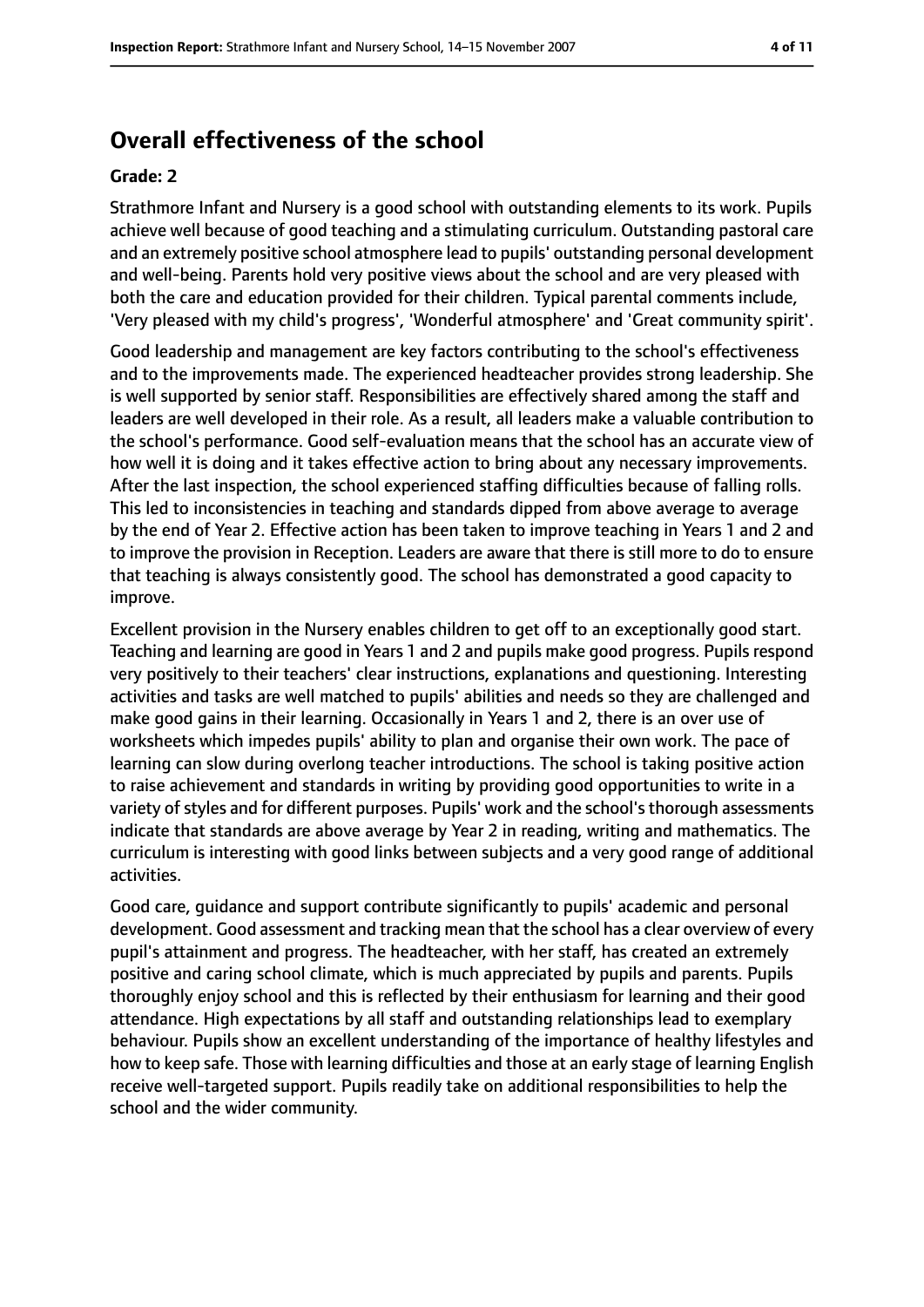# **Effectiveness of the Foundation Stage**

#### **Grade: 2**

Children enter the Nursery with attainment that is below that expected for their age. A significant number of children have limited language and social skills. Outstanding leadership by an Advanced Skills Teacher, inspirational teaching and an exciting curriculum enable children to make exceptional progress in the Nursery. The Nursery is a model of excellent practice and the school is frequently visited by Foundation Stage staff from other schools. Provision for the children in Reception has improved since the last inspection and is now good. A wide range of interesting and stimulating activities is planned in both Nursery and Reception. Teachers and teaching assistants provide a highly effective blend of direct teaching and allowing children to explore, work independently and be creative. By the end of Reception, standards are usually in line with those expected for their age.

## **What the school should do to improve further**

- Ensure that all lessons in Years 1 and 2 maintain a brisk pace.
- Provide more opportunities for pupils to plan and organise their own work.

# **Achievement and standards**

#### **Grade: 2**

Pupils' achievement is good overall and standards are currently above average in Year 2. Not many pupils were attaining the higher levels in reading and writing. The school is taking positive steps to tackle this. This is already bearing fruit, particularly in writing. Effective teaching and a more stimulating curriculum are having a positive impact on pupils' learning and achievement. Pupils with learning difficulties and/or disabilities make good progress because of the well-targeted support they receive. Pupils at an early stage of learning English are also well-supported and provided for. They make good gains in acquiring English.

# **Personal development and well-being**

#### **Grade: 1**

Pupils are enthusiastic learners. Spiritual, moral, social and cultural development is outstanding. Pupils show considerable care and respect for others. Through the stimulating curriculum, they appreciate the marvels of art and literature. Pupils are friendly, polite and extremely well behaved. Attendance has improved over the past two years and is now above average. Pupils adopt healthy lifestyles and possess an excellent understanding of the importance of healthy diets and taking regular exercise. They thrive on additional responsibilities. Those on the school council represent their fellow pupils well. The raising of funds for a variety of national and international charities contributes well to the wider community. At Strathmore, pupils are well-prepared for the future because they have well-developed personal and social skills. In addition to these, they make good progress in acquiring literacy and numeracy skills.

# **Quality of provision**

## **Teaching and learning**

#### **Grade: 2**

Teaching is good, with outstanding practice in the Nursery. Teachers have established high expectations of learning and behaviour and pupils respond extremely well to these. An attractive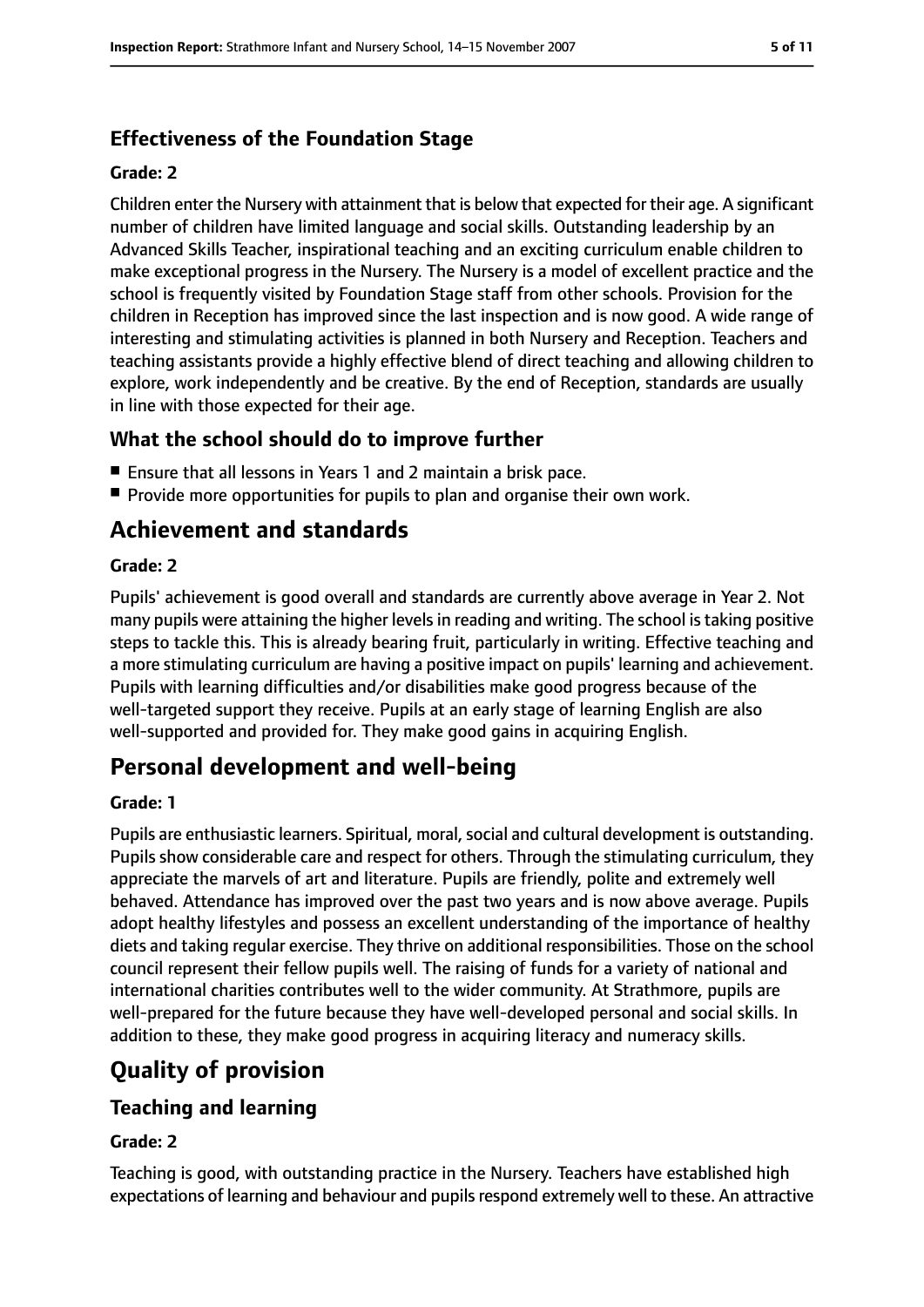learning environment has been created for the pupils. In corridors and classrooms there are vibrant displays which inspire the pupils and reflect the variety of work. For example, in Year 2, a role-play area, 'Harry Potter's Common Room' inspired pupils' to read and provided ideas for their writing. A parent commented, 'It is clear that a lot of effort is put into keeping the learning environment stimulating'. Interesting activities and tasks are well-tailored to pupils' ability and needs. As a result, pupils are challenged and motivated to make good progress. Teaching assistants provide effective support for pupils who need it. Occasionally, the pace of learning can slow when introductions are over-long. Using too many worksheets, particularly in science, can impede pupils' ability to plan and organise their own work. The marking of pupils' work is positive and constructive. Good work is praised and there are comments to help pupils to improve their work.

## **Curriculum and other activities**

#### **Grade: 2**

A well-planned curriculum enables pupils to make good progress and makes a very good contribution to their personal development. Strong emphasis is placed on basic skills of literacy and numeracy. Raising achievement in writing is a current priority. In science, over directed worksheets can impede pupils' opportunities plan their own investigations and decide how they will record their results. School leaders have recently revised the curriculum to meet the interests and needs of the pupils more fully. There are good links between subjects, which add enjoyment and relevance to pupils' learning. For example, when pupils in Year 2 study the events of the Great Fire of London, art, drama, history and writing are all skilfully woven into the work. Information and communication technology (ICT) is used well to support teaching and learning. Provision for art is a strong feature and there are impressive and varied displays of pupils' work across the school. Health and safety education receives good attention and contributes to pupils' well-developed skills in these areas. Popular clubs include French, gardening, ICT, recorders and technology.

#### **Care, guidance and support**

#### **Grade: 2**

Outstanding pastoral care and support contribute extremely well to pupils' personal development. There are very effective procedures to ensure pupils' protection and safety so pupils feel safe and secure at school. Staff know the pupils extremely well and have established very good relationships with them and their parents. One parent, echoing the view of many, wrote, 'All the staff are friendly and approachable' and another said, 'The staff are very dedicated, professional and caring'. The school, in partnership with external agencies, provides good care and support for pupils with learning difficulties and/or disabilities and those at an early stage of learning English. As a result, these pupils thrive and make good progress. Systems for assessing and monitoring pupils' attainment and progress are good. Assessment information is used well to plan teaching. Effective marking and the sharing of learning intentions contribute well to the pupils' good progress. Most pupils have a good understanding of what they are working on to improve. This good assessment practice is not always consistently implemented by all staff.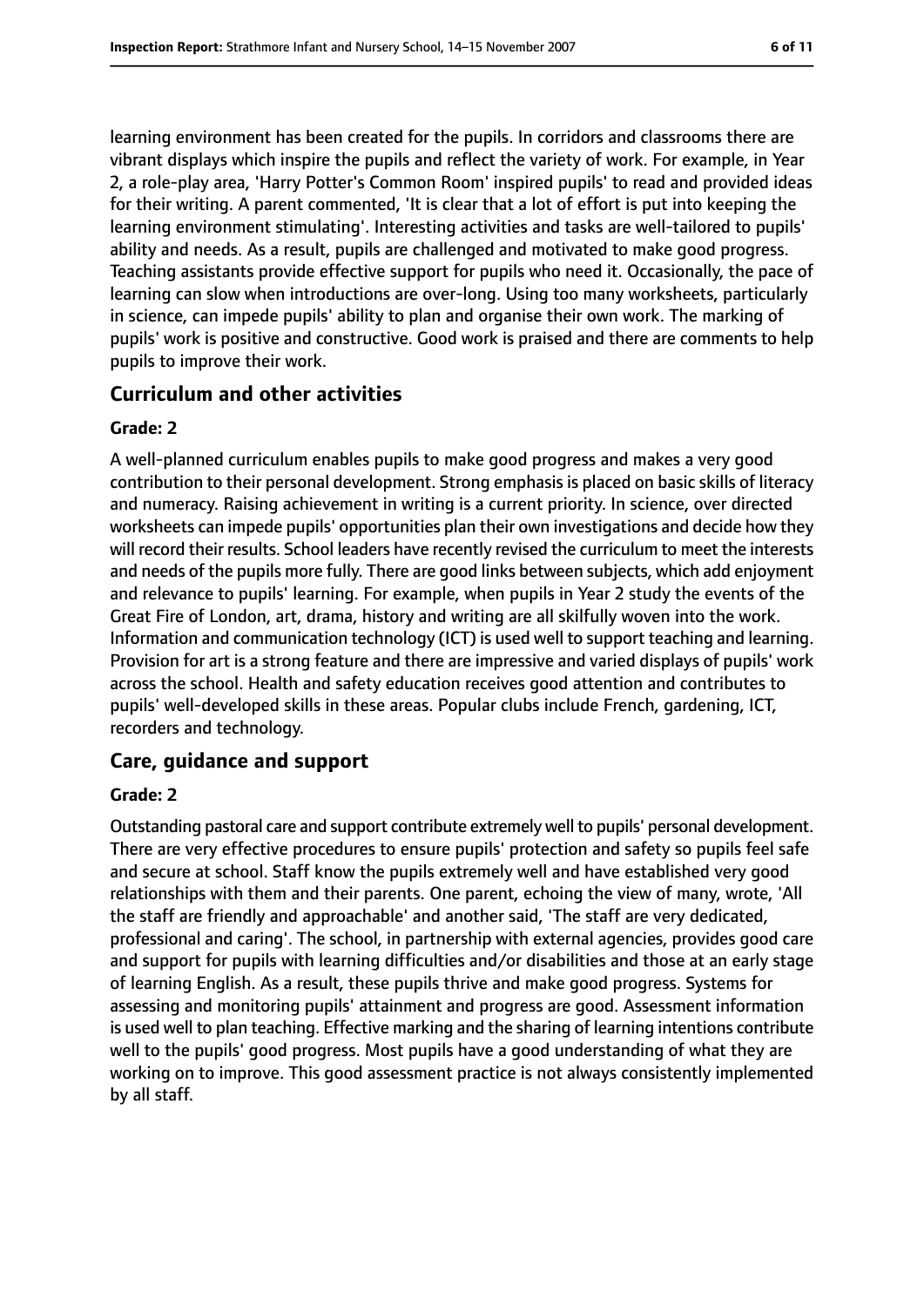# **Leadership and management**

#### **Grade: 2**

Good leadership and management successfully ensure effective educational provision and care, which leads to favourable outcomes for pupils. The headteacher provides good leadership and educational direction. She is supported well by the senior leadership team. Responsibilities are shared effectively among the teaching force, who all make a good contribution to the school's success. Teamwork among the staff is strong and the expertise of individuals is used well. New teachers, particularly newly qualified, receive good professional development and support.

Good self-evaluation means that the school knows what it does well and takes effective action to bring about improvements. Leaders are aware that there is more to do to ensure that teaching is consistently good in all areas. The governors are committed and supportive but some are new to their role. The governing body has a good understanding of the school's performance. The school provides good value for money.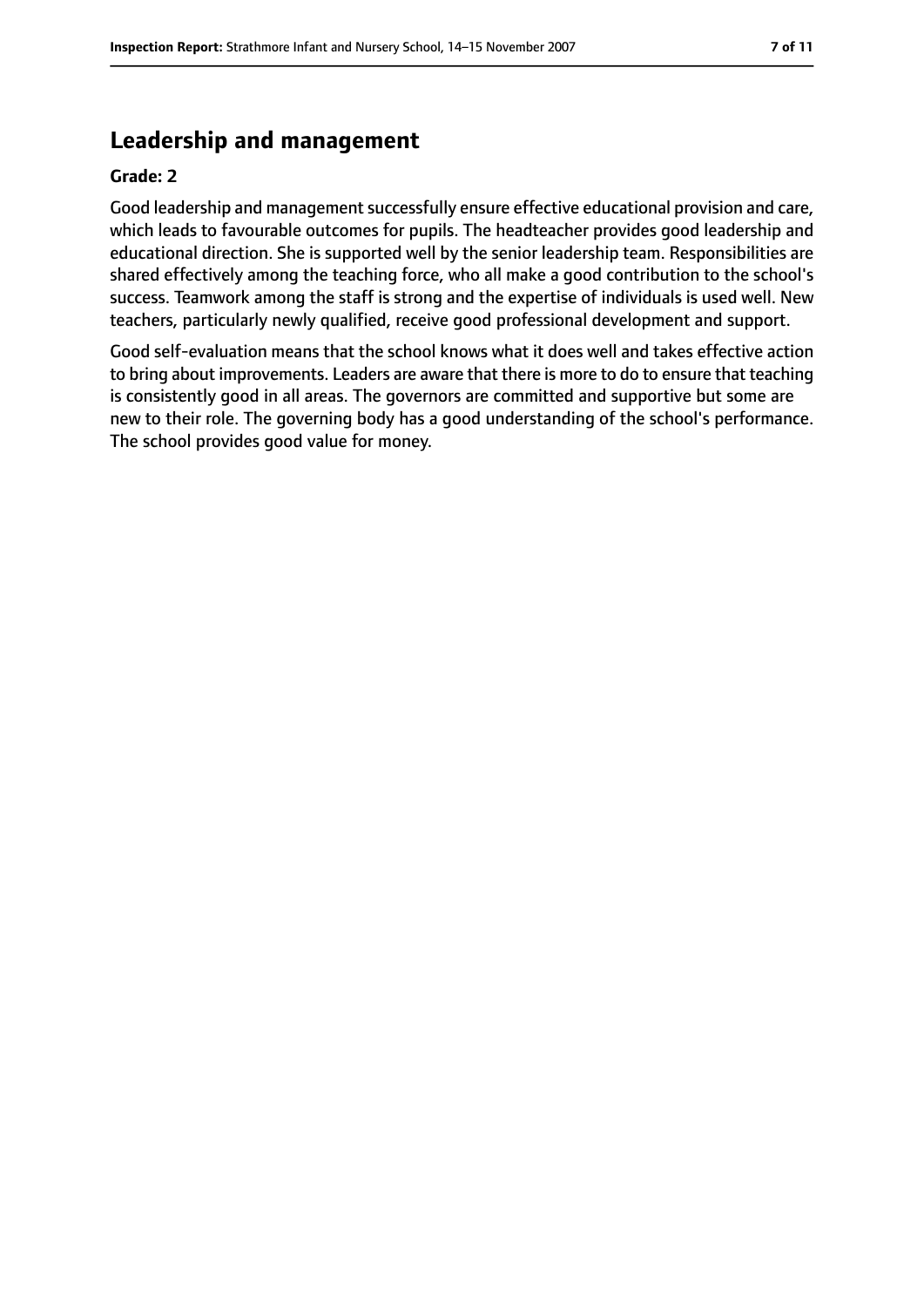**Any complaints about the inspection or the report should be made following the procedures set out in the guidance 'Complaints about school inspection', which is available from Ofsted's website: www.ofsted.gov.uk.**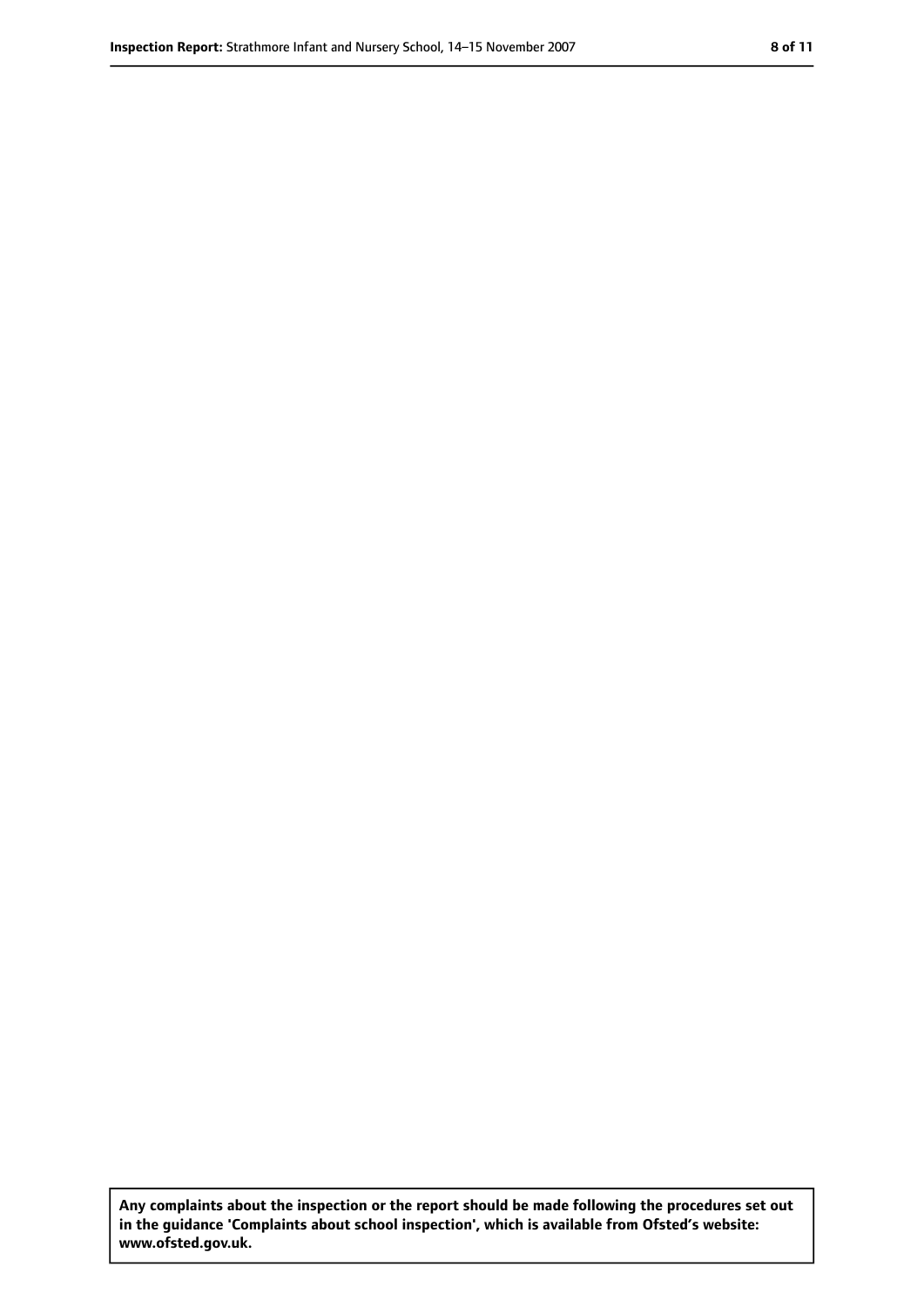# **Inspection judgements**

| $^{\backprime}$ Key to judgements: grade 1 is outstanding, grade 2 good, grade 3 satisfactory, and | <b>School</b>  |
|----------------------------------------------------------------------------------------------------|----------------|
| arade 4 inadeguate                                                                                 | <b>Overall</b> |

## **Overall effectiveness**

| How effective, efficient and inclusive is the provision of education, integrated<br>care and any extended services in meeting the needs of learners? |     |
|------------------------------------------------------------------------------------------------------------------------------------------------------|-----|
| Effective steps have been taken to promote improvement since the last<br>inspection                                                                  | Yes |
| How well does the school work in partnership with others to promote learners'<br>well-being?                                                         |     |
| The effectiveness of the Foundation Stage                                                                                                            |     |
| The capacity to make any necessary improvements                                                                                                      |     |

#### **Achievement and standards**

| How well do learners achieve?                                                                               |  |
|-------------------------------------------------------------------------------------------------------------|--|
| The standards <sup>1</sup> reached by learners                                                              |  |
| How well learners make progress, taking account of any significant variations between<br>groups of learners |  |
| How well learners with learning difficulties and disabilities make progress                                 |  |

## **Personal development and well-being**

| How good is the overall personal development and well-being of the<br>learners?                                  |  |
|------------------------------------------------------------------------------------------------------------------|--|
| The extent of learners' spiritual, moral, social and cultural development                                        |  |
| The extent to which learners adopt healthy lifestyles                                                            |  |
| The extent to which learners adopt safe practices                                                                |  |
| How well learners enjoy their education                                                                          |  |
| The attendance of learners                                                                                       |  |
| The behaviour of learners                                                                                        |  |
| The extent to which learners make a positive contribution to the community                                       |  |
| How well learners develop workplace and other skills that will contribute to<br>their future economic well-being |  |

## **The quality of provision**

| How effective are teaching and learning in meeting the full range of the<br>learners' needs?          |  |
|-------------------------------------------------------------------------------------------------------|--|
| How well do the curriculum and other activities meet the range of needs<br>and interests of learners? |  |
| How well are learners cared for, guided and supported?                                                |  |

#### **Annex A**

 $^1$  Grade 1 - Exceptionally and consistently high; Grade 2 - Generally above average with none significantly below average; Grade 3 - Broadly average to below average; Grade 4 - Exceptionally low.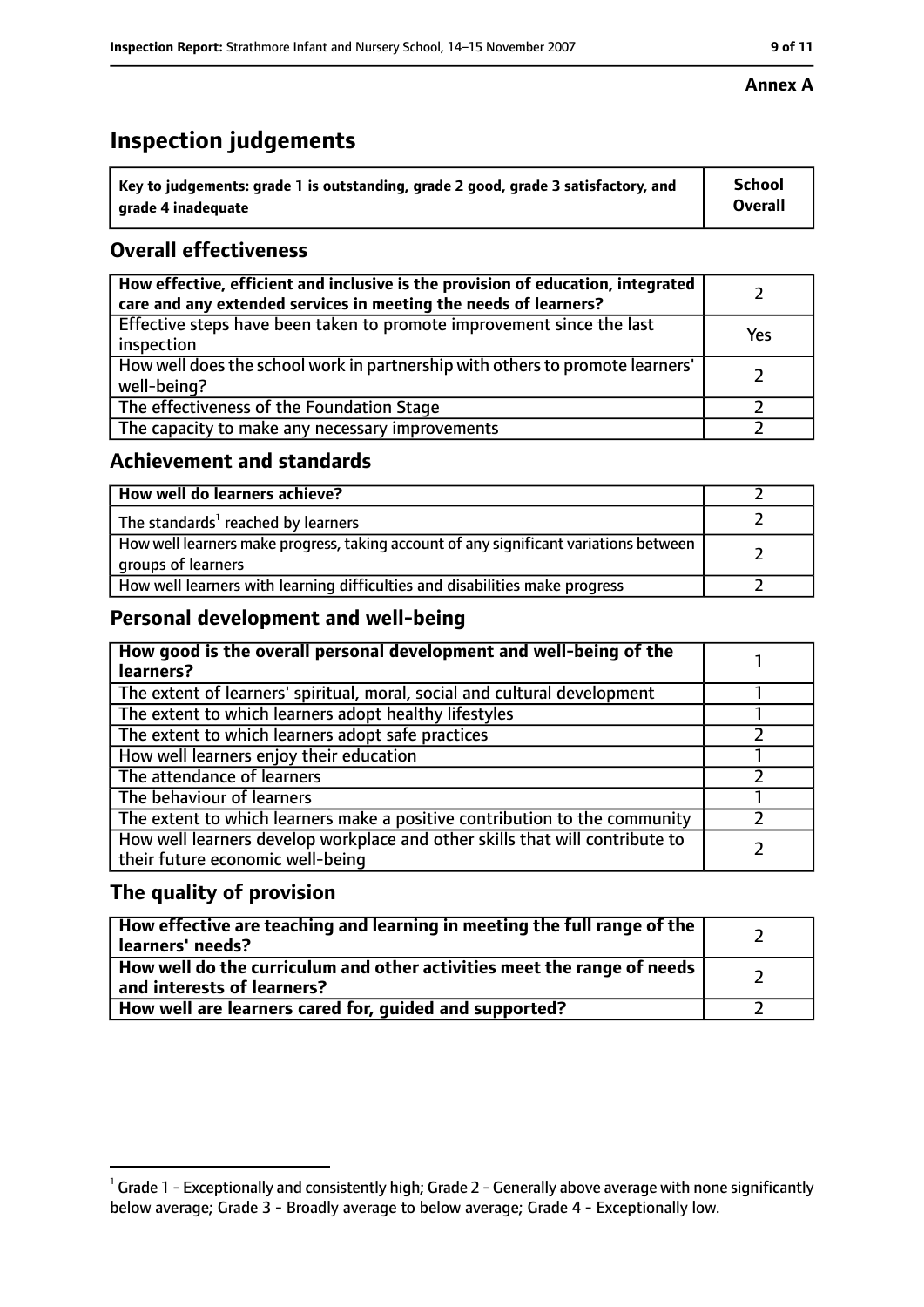#### **Annex A**

# **Leadership and management**

| How effective are leadership and management in raising achievement                                                                              |           |
|-------------------------------------------------------------------------------------------------------------------------------------------------|-----------|
| and supporting all learners?                                                                                                                    |           |
| How effectively leaders and managers at all levels set clear direction leading<br>to improvement and promote high quality of care and education |           |
| How effectively leaders and managers use challenging targets to raise standards                                                                 |           |
| The effectiveness of the school's self-evaluation                                                                                               |           |
| How well equality of opportunity is promoted and discrimination tackled so<br>that all learners achieve as well as they can                     |           |
| How effectively and efficiently resources, including staff, are deployed to<br>achieve value for money                                          | 7         |
| The extent to which governors and other supervisory boards discharge their<br>responsibilities                                                  | フ         |
| Do procedures for safequarding learners meet current government<br>requirements?                                                                | Yes       |
| Does this school require special measures?                                                                                                      | <b>No</b> |
| Does this school require a notice to improve?                                                                                                   | No        |